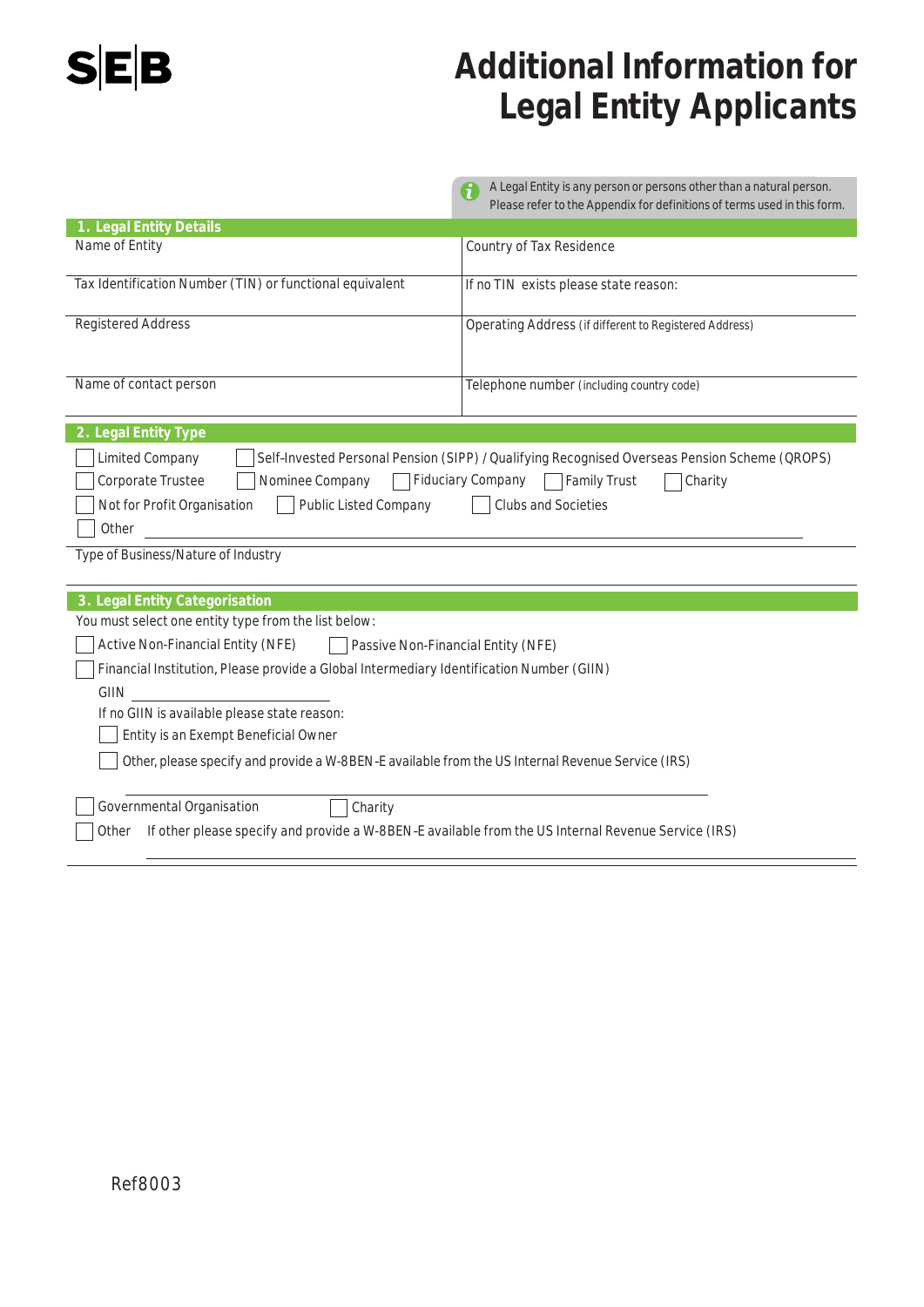| 4. Ownership and Control                                                                                                                                                                                                                                                                                                                                                                                        |                                                  |                                                                                                            |                                                                                                            |  |     |                           |  |  |
|-----------------------------------------------------------------------------------------------------------------------------------------------------------------------------------------------------------------------------------------------------------------------------------------------------------------------------------------------------------------------------------------------------------------|--------------------------------------------------|------------------------------------------------------------------------------------------------------------|------------------------------------------------------------------------------------------------------------|--|-----|---------------------------|--|--|
| Is there any natural person(s) who ultimately owns OR controls the entity directly or indirectly?                                                                                                                                                                                                                                                                                                               |                                                  |                                                                                                            |                                                                                                            |  |     | Yes<br>No                 |  |  |
| If 'Yes', please fill in the beneficial owner details for each beneficial owner (ownership or control exceeding 25%) below.<br>If 'No', please fill in the details of the natural person that holds the position of the Senior Managing Official (e.g. CEO or Chairman) who<br>will be considered to be the Beneficial Owner.<br>Verification Documents for each beneficial owner must be attached <sup>1</sup> |                                                  |                                                                                                            |                                                                                                            |  |     |                           |  |  |
|                                                                                                                                                                                                                                                                                                                                                                                                                 | Beneficial Owner 1 (or senior managing official) |                                                                                                            |                                                                                                            |  |     |                           |  |  |
| Name                                                                                                                                                                                                                                                                                                                                                                                                            | Male<br>Female                                   |                                                                                                            | Date of Birth                                                                                              |  |     | Ownership or control in % |  |  |
| Address (street or equivalent)                                                                                                                                                                                                                                                                                                                                                                                  |                                                  |                                                                                                            |                                                                                                            |  |     |                           |  |  |
|                                                                                                                                                                                                                                                                                                                                                                                                                 |                                                  |                                                                                                            |                                                                                                            |  |     |                           |  |  |
| Address (postal code, city)                                                                                                                                                                                                                                                                                                                                                                                     |                                                  |                                                                                                            | Address (country)                                                                                          |  |     |                           |  |  |
| Country of Tax Residence (please use a separate sheet if more than<br>one)                                                                                                                                                                                                                                                                                                                                      |                                                  |                                                                                                            | Tax Identification Number (please give reason if none and please use a<br>separate sheet if more than one) |  |     |                           |  |  |
| Is the Beneficial Owner a Politically Exposed Person (PEP) or related to a PEP?                                                                                                                                                                                                                                                                                                                                 |                                                  |                                                                                                            |                                                                                                            |  | Yes | No                        |  |  |
| If 'Yes', please provide the reasons: (please refer to the Anti Money Laundering Guidelines for examples)<br>Relationship to PEP (e.g. Self, Husband, Wife etc.)                                                                                                                                                                                                                                                |                                                  |                                                                                                            | PEP Function (e.g. diplomat)                                                                               |  |     |                           |  |  |
| Is the Beneficial Owner a US citizen?*                                                                                                                                                                                                                                                                                                                                                                          |                                                  | Yes                                                                                                        | <b>No</b>                                                                                                  |  |     |                           |  |  |
| Is the Beneficial Owner a US resident for tax purposes?*                                                                                                                                                                                                                                                                                                                                                        |                                                  |                                                                                                            | <b>No</b><br>Yes                                                                                           |  |     |                           |  |  |
| If the answer to either of these questions is 'Yes',<br>please provide the US Tax Identification Number (TIN)                                                                                                                                                                                                                                                                                                   |                                                  |                                                                                                            |                                                                                                            |  |     |                           |  |  |
| (*only required where the entity is a Passive NFE)                                                                                                                                                                                                                                                                                                                                                              |                                                  |                                                                                                            |                                                                                                            |  |     |                           |  |  |
| <b>Beneficial Owner 2</b>                                                                                                                                                                                                                                                                                                                                                                                       |                                                  |                                                                                                            |                                                                                                            |  |     |                           |  |  |
| Name                                                                                                                                                                                                                                                                                                                                                                                                            | Male<br>Female                                   |                                                                                                            | Date of Birth                                                                                              |  |     | Ownership or control in % |  |  |
| Address (street or equivalent)                                                                                                                                                                                                                                                                                                                                                                                  |                                                  |                                                                                                            |                                                                                                            |  |     |                           |  |  |
| Address (postal code, city)                                                                                                                                                                                                                                                                                                                                                                                     |                                                  |                                                                                                            | Address (country)                                                                                          |  |     |                           |  |  |
| Country of Tax Residence (please use a separate sheet if more than<br>one)                                                                                                                                                                                                                                                                                                                                      |                                                  | Tax Identification Number (please give reason if none and please use a<br>separate sheet if more than one) |                                                                                                            |  |     |                           |  |  |
| Is the Beneficial Owner a Politically Exposed Person (PEP) or related to a PEP?<br><b>No</b><br>Yes                                                                                                                                                                                                                                                                                                             |                                                  |                                                                                                            |                                                                                                            |  |     |                           |  |  |

| If 'Yes', please provide the reasons: (please refer to the Anti Money Laundering Guidelines for examples)     |                              |  |  |  |  |
|---------------------------------------------------------------------------------------------------------------|------------------------------|--|--|--|--|
| Relationship to PEP (e.g. Self, Husband, Wife etc.)                                                           | PEP Function (e.g. diplomat) |  |  |  |  |
|                                                                                                               |                              |  |  |  |  |
| Is the Beneficial Owner a US citizen?*                                                                        | Yes<br>No                    |  |  |  |  |
| Is the Beneficial Owner a US resident for tax purposes?*                                                      | Yes<br><b>No</b>             |  |  |  |  |
| If the answer to either of these questions is 'Yes',<br>please provide the US Tax Identification Number (TIN) |                              |  |  |  |  |
| (*only required where the entity is a Passive NFE)                                                            |                              |  |  |  |  |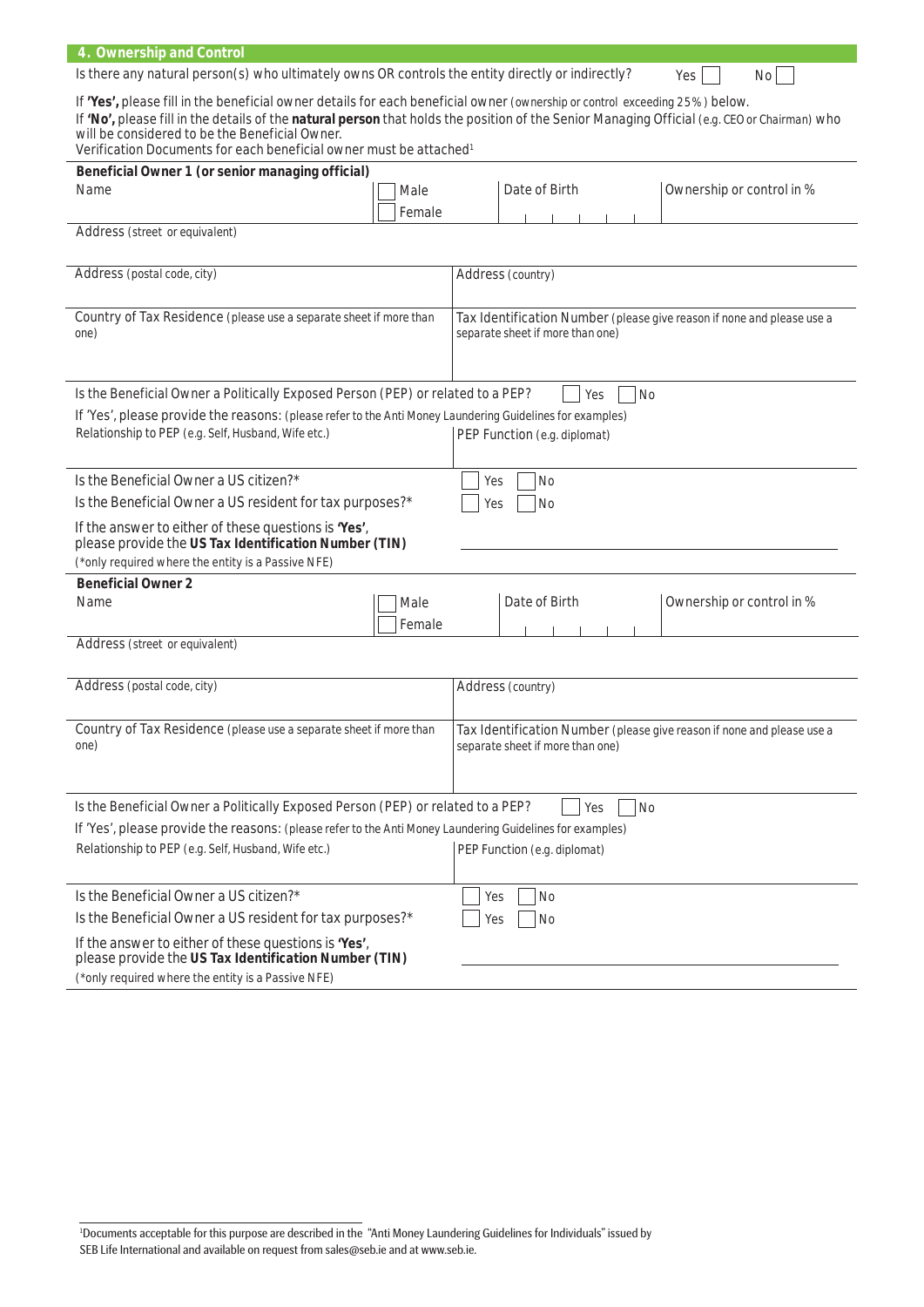| 4. Ownership and Control                                                                                                                                                                                                                                                                                                                                                                                                                                                                                                |                                                                                                                                                                                                                                                  |                                             |                                                                                                            |                                                                                                            |  |  |  |  |  |
|-------------------------------------------------------------------------------------------------------------------------------------------------------------------------------------------------------------------------------------------------------------------------------------------------------------------------------------------------------------------------------------------------------------------------------------------------------------------------------------------------------------------------|--------------------------------------------------------------------------------------------------------------------------------------------------------------------------------------------------------------------------------------------------|---------------------------------------------|------------------------------------------------------------------------------------------------------------|------------------------------------------------------------------------------------------------------------|--|--|--|--|--|
| <b>Beneficial Owner 3</b>                                                                                                                                                                                                                                                                                                                                                                                                                                                                                               |                                                                                                                                                                                                                                                  |                                             |                                                                                                            |                                                                                                            |  |  |  |  |  |
| Name                                                                                                                                                                                                                                                                                                                                                                                                                                                                                                                    | Male<br>Female                                                                                                                                                                                                                                   | Date of Birth                               |                                                                                                            | Ownership or control in %                                                                                  |  |  |  |  |  |
| Address (street or equivalent)                                                                                                                                                                                                                                                                                                                                                                                                                                                                                          |                                                                                                                                                                                                                                                  |                                             |                                                                                                            |                                                                                                            |  |  |  |  |  |
| Address (postal code, city)                                                                                                                                                                                                                                                                                                                                                                                                                                                                                             |                                                                                                                                                                                                                                                  |                                             |                                                                                                            |                                                                                                            |  |  |  |  |  |
| Country of Tax Residence (please use a separate sheet if more than<br>one)                                                                                                                                                                                                                                                                                                                                                                                                                                              |                                                                                                                                                                                                                                                  |                                             | Tax Identification Number (please give reason if none and please use a<br>separate sheet if more than one) |                                                                                                            |  |  |  |  |  |
|                                                                                                                                                                                                                                                                                                                                                                                                                                                                                                                         |                                                                                                                                                                                                                                                  |                                             |                                                                                                            |                                                                                                            |  |  |  |  |  |
| Relationship to PEP (e.g. Self, Husband, Wife etc.)                                                                                                                                                                                                                                                                                                                                                                                                                                                                     | Is the Beneficial Owner a Politically Exposed Person (PEP) or related to a PEP?<br>Yes<br><b>No</b><br>If 'Yes', please provide the reasons: (please refer to the Anti Money Laundering Guidelines for examples)<br>PEP Function (e.g. diplomat) |                                             |                                                                                                            |                                                                                                            |  |  |  |  |  |
| Is the Beneficial Owner a US citizen?*<br>Is the Beneficial Owner a US resident for tax purposes?*                                                                                                                                                                                                                                                                                                                                                                                                                      | No<br>Yes<br> No<br>Yes                                                                                                                                                                                                                          |                                             |                                                                                                            |                                                                                                            |  |  |  |  |  |
| If the answer to either of these questions is 'Yes',<br>please provide the US Tax Identification Number (TIN)<br>(*only required where the entity is a Passive NFE)                                                                                                                                                                                                                                                                                                                                                     |                                                                                                                                                                                                                                                  |                                             |                                                                                                            |                                                                                                            |  |  |  |  |  |
| <b>Beneficial Owner 4</b>                                                                                                                                                                                                                                                                                                                                                                                                                                                                                               |                                                                                                                                                                                                                                                  |                                             |                                                                                                            |                                                                                                            |  |  |  |  |  |
| Name                                                                                                                                                                                                                                                                                                                                                                                                                                                                                                                    | Male<br>Female                                                                                                                                                                                                                                   | Date of Birth                               |                                                                                                            | Ownership or control in %                                                                                  |  |  |  |  |  |
| Address (street or equivalent)                                                                                                                                                                                                                                                                                                                                                                                                                                                                                          |                                                                                                                                                                                                                                                  |                                             |                                                                                                            |                                                                                                            |  |  |  |  |  |
| Address (postal code, city)                                                                                                                                                                                                                                                                                                                                                                                                                                                                                             |                                                                                                                                                                                                                                                  | Address (country)                           |                                                                                                            |                                                                                                            |  |  |  |  |  |
| one)                                                                                                                                                                                                                                                                                                                                                                                                                                                                                                                    | Country of Tax Residence (please use a separate sheet if more than                                                                                                                                                                               |                                             |                                                                                                            | Tax Identification Number (please give reason if none and please use a<br>separate sheet if more than one) |  |  |  |  |  |
| Is the Beneficial Owner a Politically Exposed Person (PEP) or related to a PEP?<br>Yes<br><b>No</b><br>If 'Yes', please provide the reasons: (please refer to the Anti Money Laundering Guidelines for examples)<br>Relationship to PEP (e.g. Self, Husband, Wife etc.)<br>PEP Function (e.g. diplomat)                                                                                                                                                                                                                 |                                                                                                                                                                                                                                                  |                                             |                                                                                                            |                                                                                                            |  |  |  |  |  |
| Is the Beneficial Owner a US citizen?*<br>Is the Beneficial Owner a US resident for tax purposes?*                                                                                                                                                                                                                                                                                                                                                                                                                      | No<br>Yes<br>Yes<br><b>No</b>                                                                                                                                                                                                                    |                                             |                                                                                                            |                                                                                                            |  |  |  |  |  |
| If the answer to either of these questions is 'Yes',<br>please provide the US Tax Identification Number (TIN)                                                                                                                                                                                                                                                                                                                                                                                                           |                                                                                                                                                                                                                                                  |                                             |                                                                                                            |                                                                                                            |  |  |  |  |  |
| (*only required where the entity is a Passive NFE)<br>NOTE: Complex Ownership Structure                                                                                                                                                                                                                                                                                                                                                                                                                                 |                                                                                                                                                                                                                                                  |                                             |                                                                                                            |                                                                                                            |  |  |  |  |  |
| If the ownership or control is exercised (in whole or in part) via other legal entities please provide an organisational chart with this form (signed by an<br>authorised signatory), clarifying the ownership structure and control structure, indicating at each level any ownership of the entity exceeding 25%,<br>continuing until no further ownership exceeding 25% exists. State the entity name, registration number, address (including country) and ownership in<br>percentage (%) of the relevant entities. |                                                                                                                                                                                                                                                  |                                             |                                                                                                            |                                                                                                            |  |  |  |  |  |
| 5. Declaration and Signature                                                                                                                                                                                                                                                                                                                                                                                                                                                                                            |                                                                                                                                                                                                                                                  |                                             |                                                                                                            |                                                                                                            |  |  |  |  |  |
| We hereby confirm that the above stated information is true and complete. In case of any changes to the information provided in this<br>form, we undertake to inform SEB Life International of said changes without delay. We have read and understood the Privacy Policy<br>and understand that information provided in this form, including information relating to beneficial owners, will be used by SEB Life<br>International in accordance with all relevant regulations, including tax reporting purposes.       |                                                                                                                                                                                                                                                  |                                             |                                                                                                            |                                                                                                            |  |  |  |  |  |
| I understand my electronic signature of this documentation has the same legal effect as an original hand-written signature and is<br>evidence of my consent and intent to be legally bound by the Policy terms and conditions.                                                                                                                                                                                                                                                                                          |                                                                                                                                                                                                                                                  |                                             |                                                                                                            |                                                                                                            |  |  |  |  |  |
| Name                                                                                                                                                                                                                                                                                                                                                                                                                                                                                                                    |                                                                                                                                                                                                                                                  | Position (e.g. CEO, director, officer etc.) | Place                                                                                                      | Date                                                                                                       |  |  |  |  |  |
| Signature by authorised signatory<br>X                                                                                                                                                                                                                                                                                                                                                                                                                                                                                  |                                                                                                                                                                                                                                                  |                                             |                                                                                                            |                                                                                                            |  |  |  |  |  |
| Name                                                                                                                                                                                                                                                                                                                                                                                                                                                                                                                    |                                                                                                                                                                                                                                                  | Position (e.g. CEO, director, officer etc.) | Place                                                                                                      | Date                                                                                                       |  |  |  |  |  |

Signature by authorised signatory

**x**